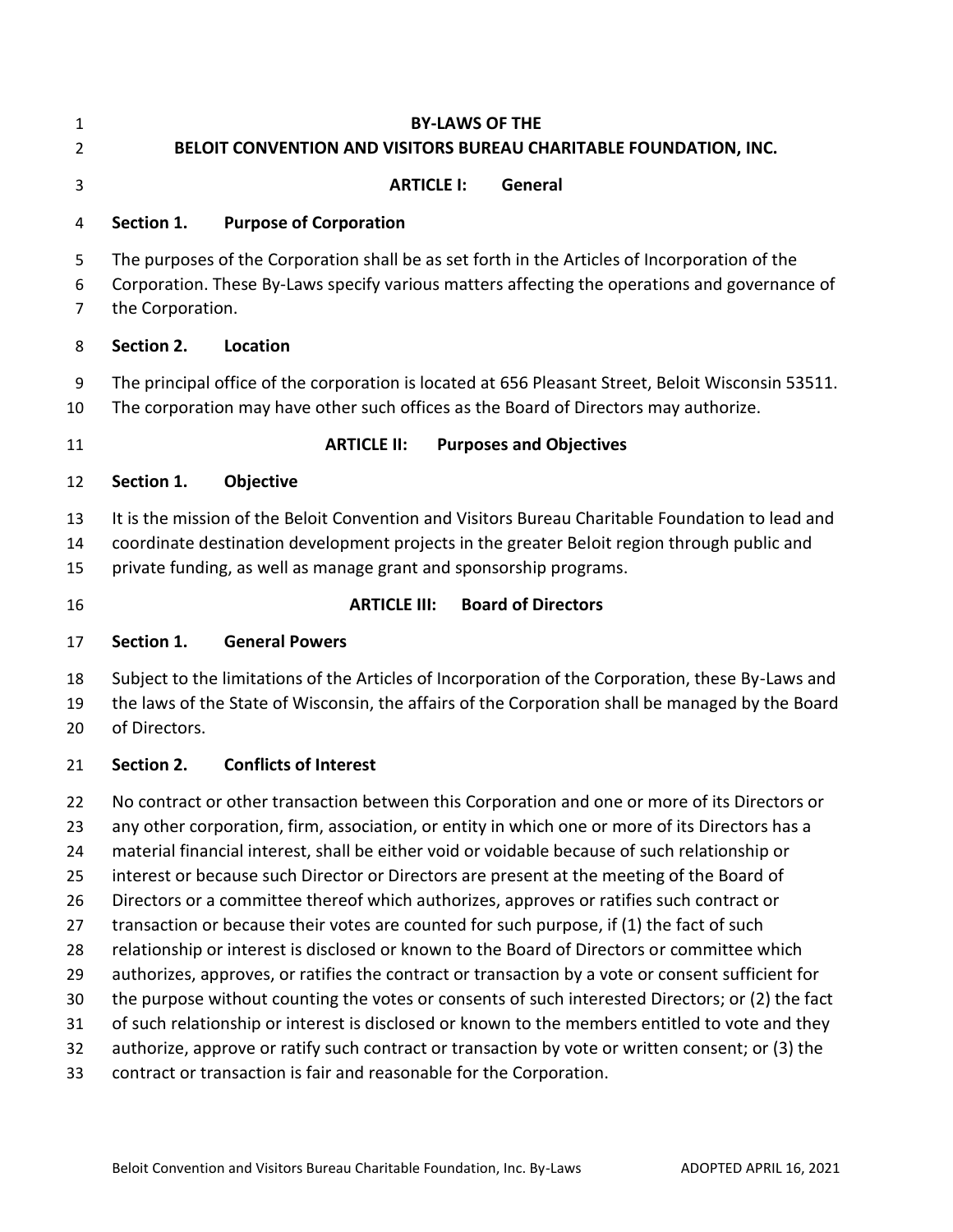- 
- Common or interested Directors may be counted in determining the presence of a quorum at a
- meeting of the Board of Directors or a committee thereof which authorizes, approves, or
- ratifies such contract or transaction.

## **Section 3. Number, Qualification and Tenure**

The Board of Directors of the Corporation shall consist of a minimum of five (5) members and a

maximum of seven (7) members. Board members must work and/or live in the greater Beloit,

- Wisconsin region.
- The Board of Directors shall be a representative body and shall consist of:
- Board Chair of Visit Beloit, Inc.
- CEO of Visit Beloit, Inc. & Beloit Convention and Visitors Bureau Charitable Foundation, Inc.
- One Representative from a tourism-related business in the greater Beloit, Wisconsin region
- Additional At-large Members, as determined by the Board of Directors
- 

Elected Directors shall serve terms of three (3) years and shall be eligible no more than two

- consecutive terms. The Board Chair of Visit Beloit, Inc. shall serve permanently during their
- term of office for that organization. The CEO of Visit Beloit, Inc. and Beloit Convention and
- Visitors Bureau Charitable Foundation, Inc. shall serve permanently during their employment as
- such. No individual shall serve more than two (2) consecutive terms as a Director but following
- the expiration of one (1) year after their last term of office, they shall again be eligible for re-
- election to the Board of Directors.

# **Section 4. Selection of Directors**

A Nominating Committee, consisting of three members of the Board, shall be appointed by the

- Chairperson of the Board no later than July 1 each year and shall serve as a standing
- committee. The Nominating Committee is responsible for submitting a slate of candidates to
- replace Directors whose regular terms will expire at the end of the current year. The
- Nominating Committee shall, also throughout the year, make recommendations to the Board of
- Directors for the replacement of Directors, who, for whatever reason, leave the Board before
- the expiration of their term.

# **Section 5. Candidates**

- Prior to October 1 each year, the Nominating Committee shall present a slate of candidates to
- replace Directors whose regular terms expire, confirming by personal interview with the
- candidates that they are willing to accept directorship responsibilities. The Nominating
- Committee shall be responsible for studying the current composition of the Board of Directors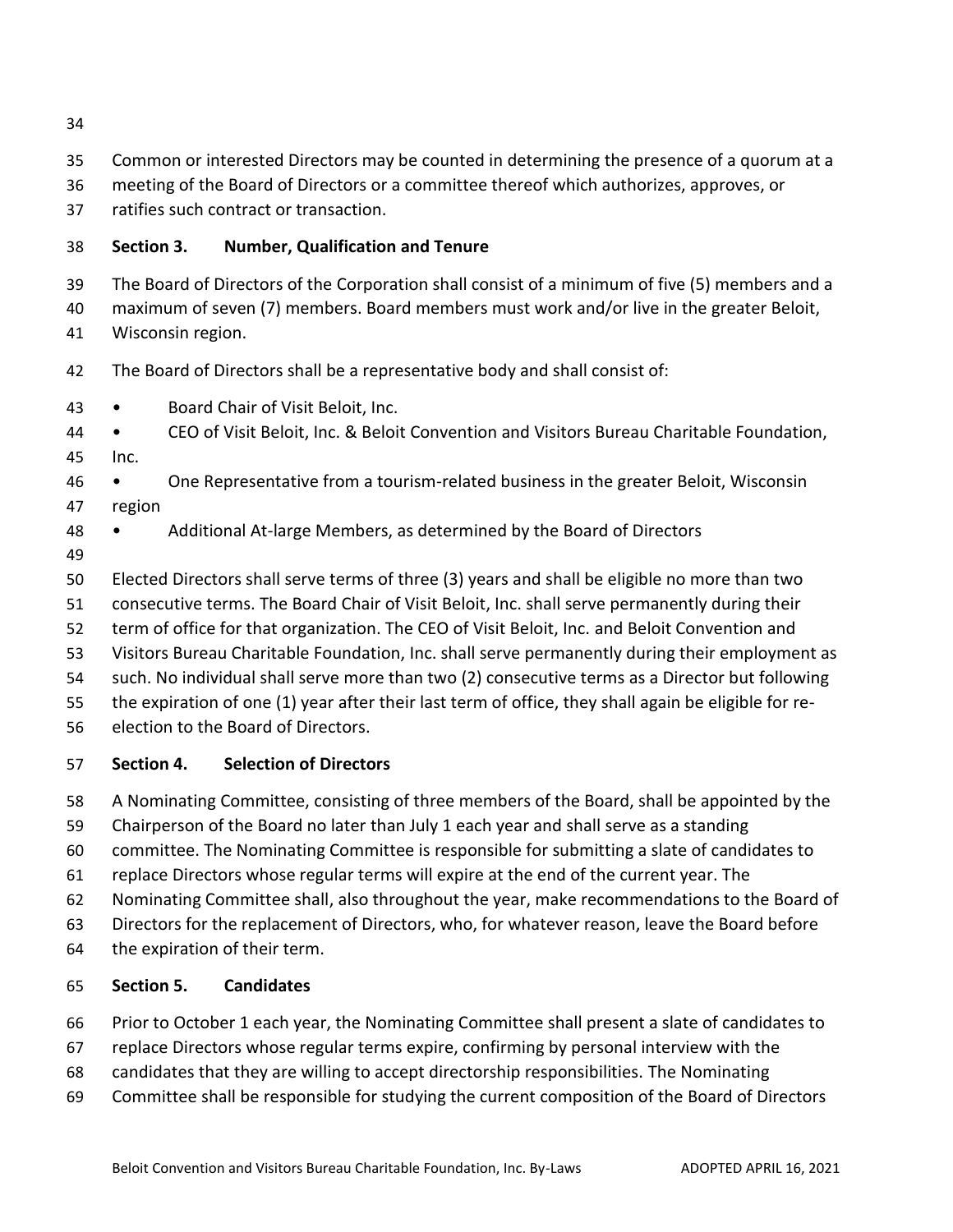- to identify and recruit new members that would augment the existing skills and experience
- level of the body. Additional candidates for the Board of Directors may be nominated from the
- floor by the Board.

#### **Section 6. Election**

- Directors shall be elected by a vote of a majority of the Directors then in office. If any Director
- so requests, the election of Directors shall be by paper ballot. Elections shall be held at the last
- regularly scheduled Board meeting of the calendar year.

## **Section 7. Vacancies and Absences**

- A vacancy or vacancies on the Board of Directors occurring for any reason, including an increase
- in the authorized number of Directors, shall be filled by appointment by the Board of Directors.
- The vacancy shall be filled for the remainder of the expired term. A person elected to complete
- an unexpired term shall also be eligible for two (2) consecutive terms in office.
- If a Director is absent without cause or notification from three (3) consecutive meetings, that
- Directors resignation shall be deemed to have been tendered and accepted.

## **Section 8. Resignation**

- A Director may resign at any time by giving written notice to the Secretary of the Corporation,
- who shall advise the Board of Directors of such resignation. Such resignation shall take effect at
- the time specified therein or, if no time is specified, then upon receipt of the resignation by the
- Secretary of the Corporation, and unless otherwise specified therein, acceptance of such
- resignation shall not be necessary to make it effective.

#### **Section 9. Removal**

- Any member of the Board of Directors may be removed by majority vote of the Board,
- whenever, in its judgment, the best interests of the Corporation will be served by such action.
- 

## **ARTICLE IV: Meetings**

## **Section 1. General Meetings**

- Board meetings of the Beloit Convention and Visitors Bureau Charitable Foundation may be
- called by the Chairperson at any time, or upon the written request of any three (3) members of
- the Board. The Board shall meet no less frequently than two (2) times a year at a date, time,
- and place as shall be determined by it. Minutes shall be recorded for all meetings.

## **Section 2. Annual Meeting**

- A regular annual meeting of the Board of Directors shall be held prior to December 31 each
- year at such time or place as may be designated by the Chairperson of the Corporation, or by
- the Vice-Chairperson if the Chairperson is unable to act, for the election of officers and the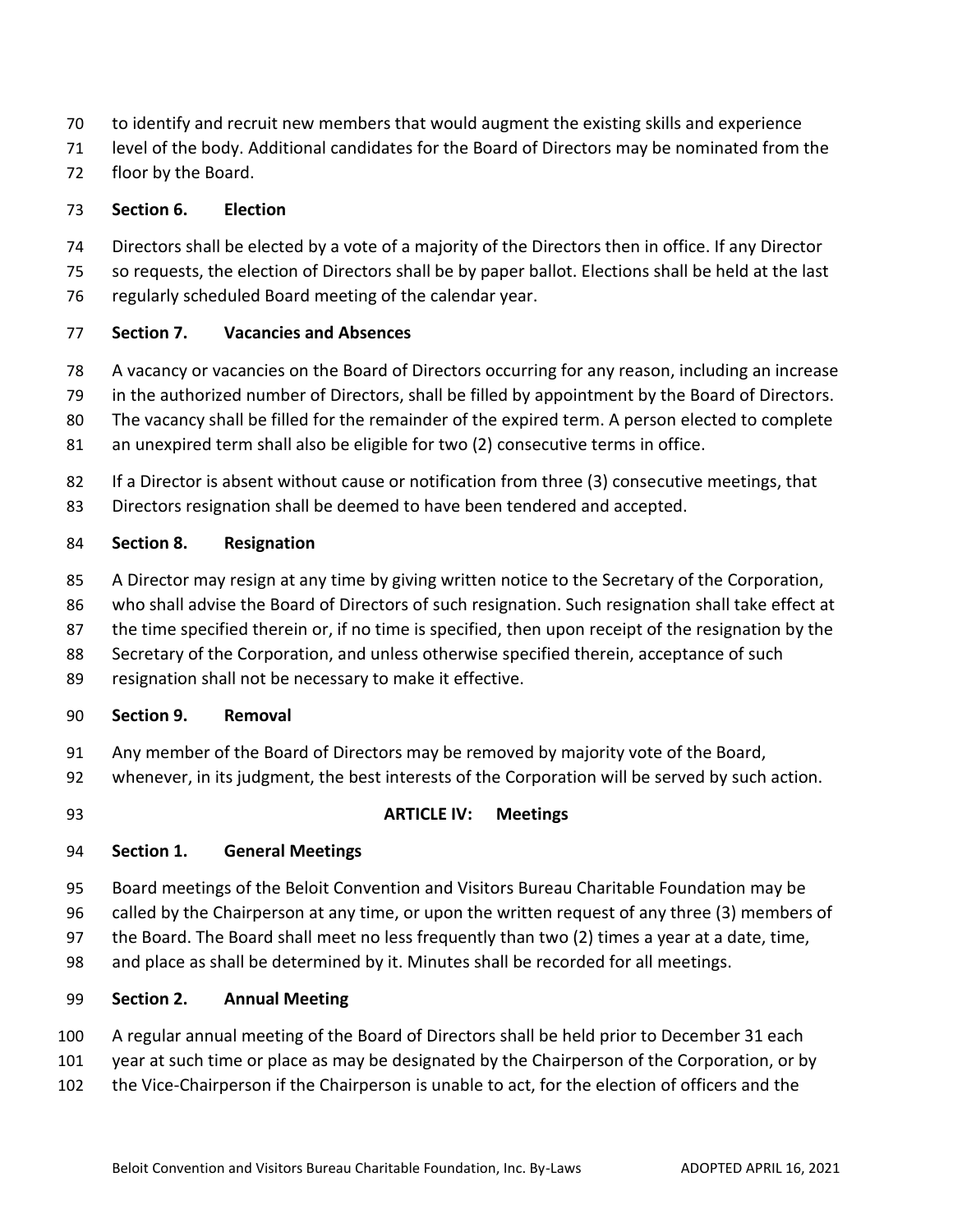- transaction of such other business as may properly come before the meeting. In the event of
- failure, through oversight or otherwise, to hold the annual meeting of the Board of Directors in
- any year prior to December 31 provided therefore, the meeting upon due notice, may be held
- at a later date, and any election had or business transacted at such meeting shall be as valid
- and effectual as if had or transacted at the annual meeting during the months herein provided.

## **Section 3. Special Meetings**

- Special meetings of the Board of Directors for any purpose or purposes shall be held whenever
- called by the Chairperson of the Corporation or if the Chairperson is absent or is unable or
- refuses to act, by the Vice-Chairperson, or by a majority of the board.

## **Section 4. Notice/Waiver**

- 113 With the exception of regular meetings as set forth in Section IV  $-1$  above, notice of any
- meeting of the Board of Directors, in each case specifying the place, date, and hour of the
- meeting, shall be given to each Director by delivering notice, orally or in writing, not more than
- 60 days prior to the date of the meeting, but at least 24 hours before the time set for such
- meeting or, if notification is by mail, by mailing such notice at least 48 hours before the time set
- for such meeting. If mailed, such notice shall be deemed to be delivered when deposited in the
- United States mail, with postage prepaid, and addressed to the Director at the Director's
- address as it appears on the records of the Corporation. Neither the business to be transacted
- at, nor the purpose, of any meeting of the Board of Directors need be specified in the notice or
- waiver of such notice of such meeting. All written notices required in these Bylaws may be
- delivered by email or other electronic means approved by the Board of Directors.

# **Section 5. Quorum**

- A majority of the number of Directors then in office shall constitute a quorum for the
- transaction of business. The act of the majority of the Directors present at a meeting at which a
- quorum is present shall be the act or decision of the Board of Directors, unless the act of a
- greater proportion is required by the law, the Articles of lncorporation, or these By-Laws.

# **Section 6. Adjournment**

- Any meeting of the Board of Directors, whether regular or special, and whether a quorum is
- present, may be adjourned from time to time by the vote of a majority of the Directors present.

# **Section 7. Organization**

- All meetings of the Board shall be presided over by the Chairperson of the Board of the
- Corporation, or in his/her absence, the Vice-Chairperson present, or if a Vice-Chairperson is not
- present, a Chairperson chosen at each meeting of the Board of Directors. The Secretary of the
- Corporation, or in the absence of the Secretary any person appointed by the Chairperson of the
- meeting, shall act as Secretary of the meeting.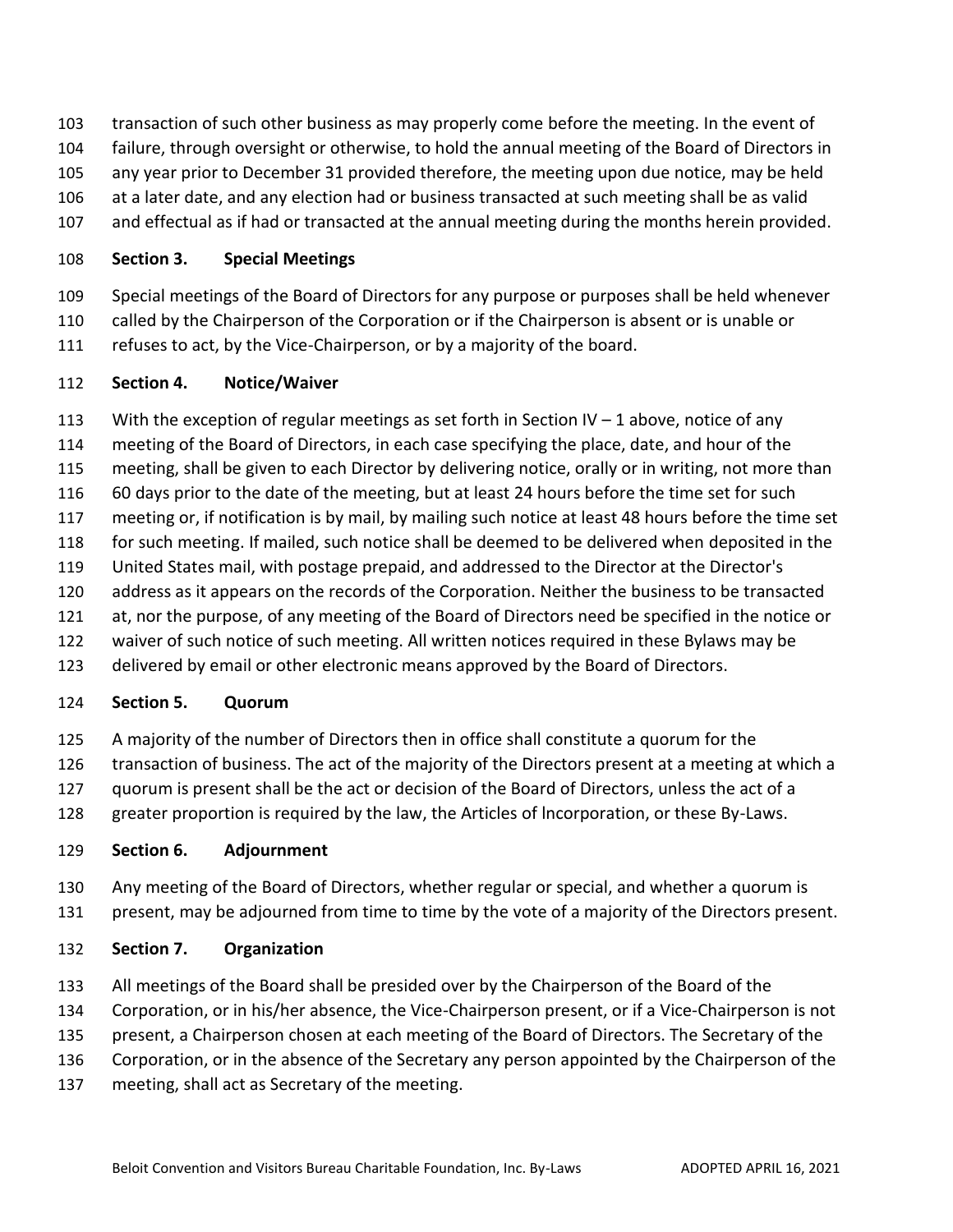#### **ARTICLE V: Officers and Committees**

#### **Section 1. Officers**

 The Corporation shall have a Chairperson and a Vice Chairperson of the Board of Directors who shall be the presiding officers of the Corporation. The Corporation shall also have a Secretary, a Treasurer, and such other officers or assistant officers as the Directors may from time to time

- elect.
- The Chairperson and the Vice Chairperson shall be members of the Board of Directors. Any two
- or more of said offices may be held by the same person, except that the offices of Chairperson
- 146 and Secretary and the offices of Chairperson and Vice Chairperson, may not be held by the
- same person. In the event the maximum of two (2) consecutive terms have been served by a
- member of the Board of Directors and that Director still serves as an officer of the Corporation, their term will be extended to the completion of their current term as an officer of the
- Corporation. No successor board member shall be appointed to replace such Director during
- the period of their term.

## **Section 2. Nominations**

- Prior to October 1 each year, the Nominating Committee shall present a slate of candidates to
- replace the officers whose terms will expire at the end of the year, confirming by personal
- interview with the candidates that they are willing to accept the responsibility of officership.
- Additional candidates for officerships may be nominated from the floor by the Board at the
- annual meeting of the Board.

## **Section 3. Election of Officers**

- Annually, the Chairperson shall present the Nominating Committee's recommended slate of
- Officers to the Directors no less than one week prior to the final regularly scheduled meeting of
- the Board for that year. The Nominating Committee slate shall be presented at the meeting and
- nominations, should there be any, shall be accepted from the floor.
- Each officer shall hold office until such officer's successor shall have been duly appointed and
- qualified, or until such successor's death, resignation, or removal. Appointment as an officer shall not of itself create contract rights.

## **Section 4. Removal**

- Any officer may be removed from office by the action of the Board of Directors, whenever in
- their judgment the best interests of the Corporation will be served thereby, without prejudice
- 169 to the contract rights, if any, of the officer so removed.
- **Section 5. Resignation**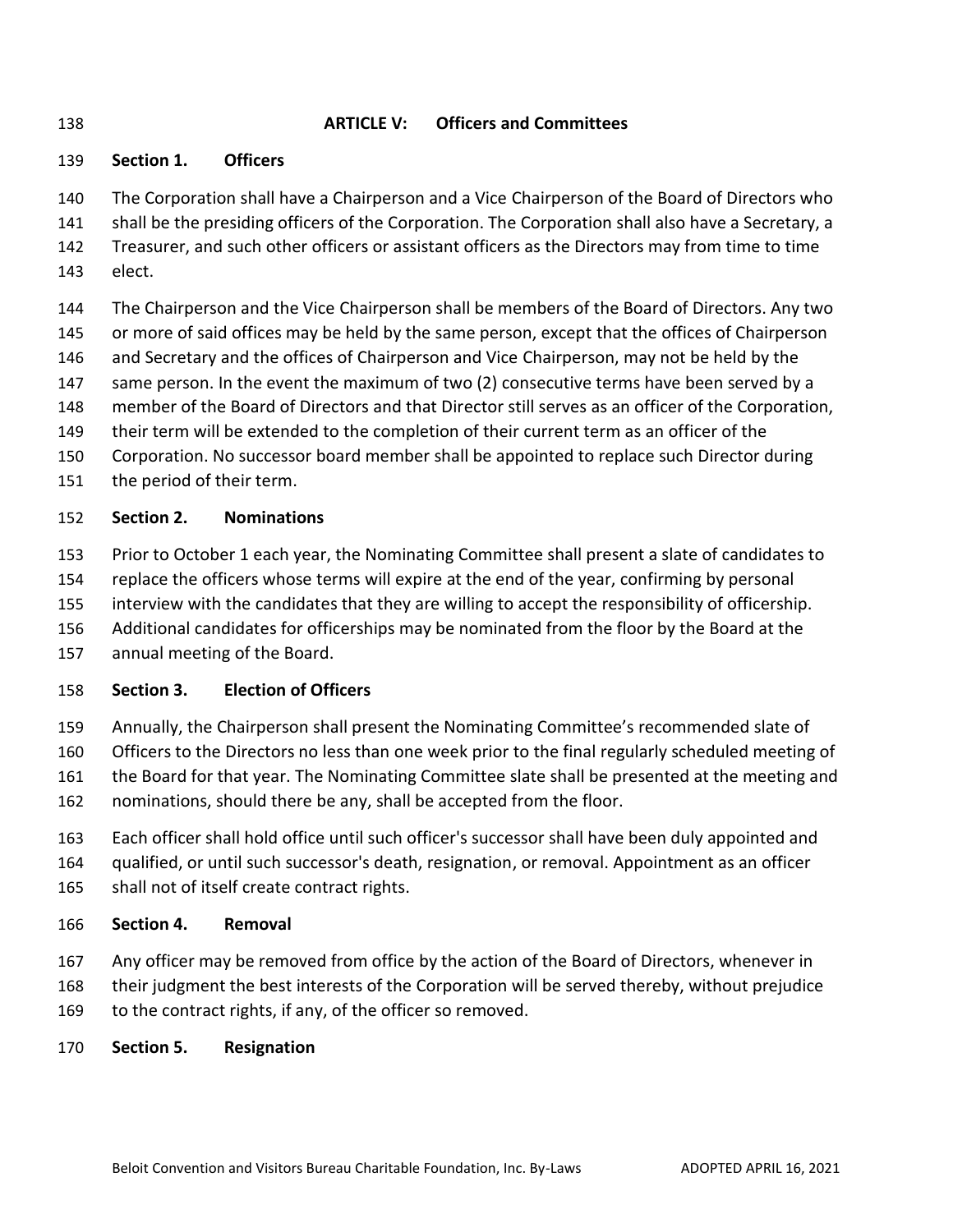- Any officer may resign at any time by giving written notice to the Board of Directors or the
- Secretary of the Corporation. Such resignation shall take effect at the time specified therein or,
- if no time is specified, then upon receipt of the resignation by the Secretary or the Board of
- Directors as the case may be, and, unless otherwise specified therein, acceptance of such
- resignation shall not be necessary to make it effective.

## **Section 6. Vacancies**

 A vacancy occurring in any office, for any reason, may be filled for the unexpired portion of the 178 term of said office by the Board of Directors.

- **Section 7. Duties of Officers:**
- A. The Chairperson: The Chairperson shall be the presiding officer of the Board of Directors of the Corporation and shall oversee the Board meetings. The Chairperson works in partnership with the CEO to make sure Board resolutions are carried out. The Chairperson is the primary liaison between the Board of Directors and the CEO. The Chairperson shall be designated by the Board of Directors as one of the signing officers on behalf of the Corporation.
- B. The Vice Chairperson: The Board of Directors shall designate and select a Vice Chairperson who shall be Chairperson-elect and who shall have such duties as may be prescribed by the Board. In the absence or disability of the Chairperson, the Vice Chairperson shall perform the duties of the Chairperson, and when so acting shall have all the powers of, and be subject to all the restrictions on, the Chairperson.
- C. The Secretary:
- a. Certify and keep at the principal office of the Corporation the original or a copy of its Articles of lncorporation and By-Laws, as amended or otherwise altered to date.
- b. Keep at the principal office of the Corporation or such other place as the Board of Directors may direct, a book of minutes of all meetings of the members of the Corporation, the Board of Directors, and committees thereof, with the time and place of holding, whether regular or special and, if special, how authorized, the notice thereof given, and the names of those **present at the meetings.**
- c. See that all notices are duly given in accordance with the provisions of these By-Laws or as required by law.
- d. Be custodian of the records and of the seal of the Corporation, if any, and see that it is engraved, lithographed, printed, stamped, impressed upon, or affixed to all documents the execution of which on behalf of the Corporation under its seal is duly authorized in accordance with the provisions of these By-Laws.
- e. See that the books, reports, statements, and all other documents and records required by law are properly kept and filled.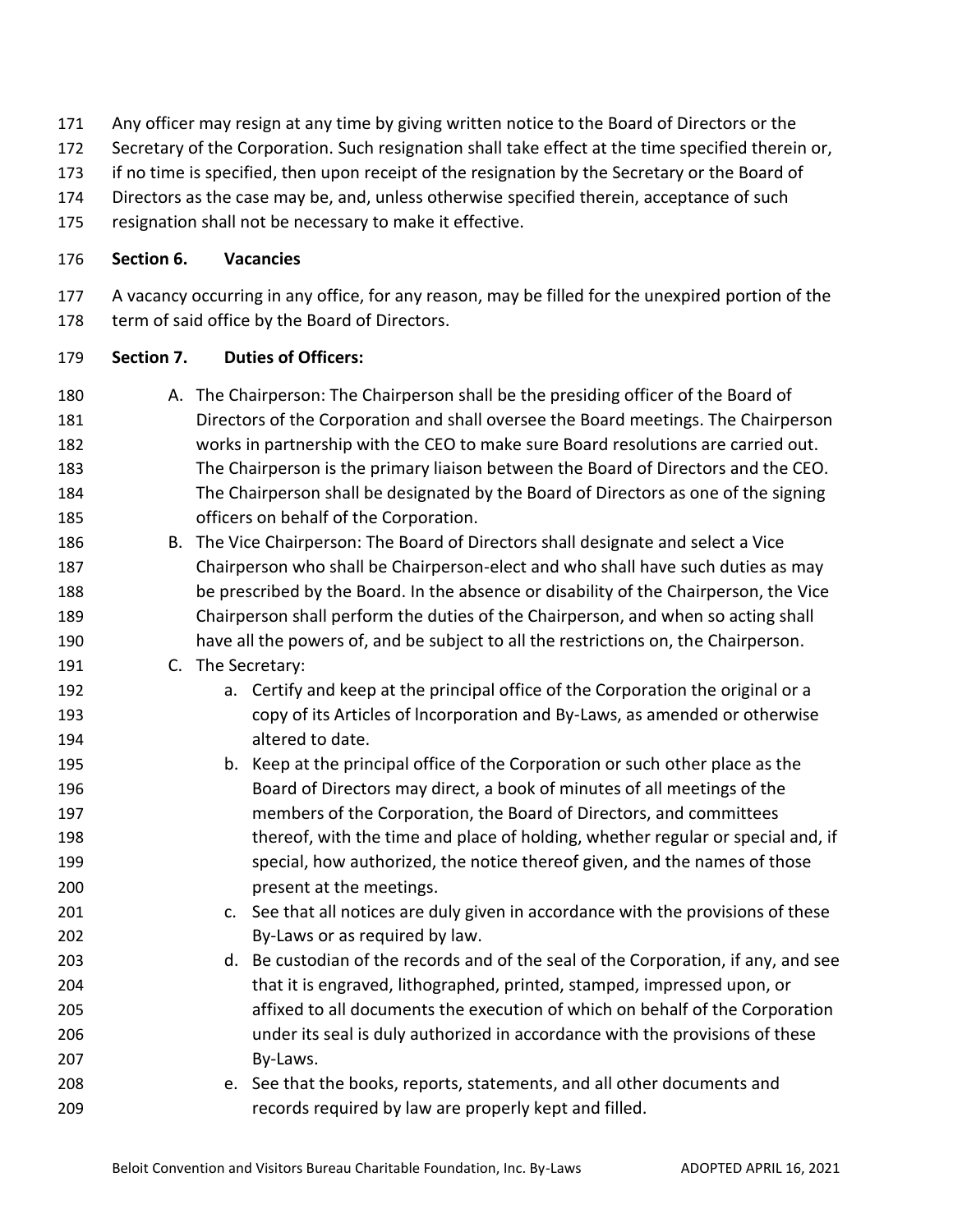| 210 |            | f.                | Exhibit for inspection upon request the relevant books and records of the                |  |
|-----|------------|-------------------|------------------------------------------------------------------------------------------|--|
| 211 |            |                   | Corporation to any member (if the Corporation has members) for any proper                |  |
| 212 |            |                   | purpose at any reasonable time.                                                          |  |
| 213 |            | g.                | In general, perform all duties incident to the office of Secretary, and such             |  |
| 214 |            |                   | other duties as from time to time may be assigned by the Board of Directors.             |  |
| 215 |            | D. The Treasurer: |                                                                                          |  |
| 216 |            |                   | a. Have charge and custody of, and be responsible for, all funds and securities          |  |
| 217 |            |                   | of the Corporation, and deposit all such funds in the name of the Corporation            |  |
| 218 |            |                   | in such banks, trust companies, or other depositaries as shall be selected by            |  |
| 219 |            |                   | the Board of Directors.                                                                  |  |
| 220 |            |                   | b. Keep and maintain adequate and correct accounts of the Corporation's                  |  |
| 221 |            |                   | properties and business transactions, including account of its assets,                   |  |
| 222 |            |                   | liabilities, receipts, disbursements, gains, losses, capital equipment, and              |  |
| 223 |            |                   | surplus.                                                                                 |  |
| 224 |            |                   | c. Exhibit for inspection upon request the relevant books and records of the             |  |
| 225 |            |                   | Corporation to any member (if the Corporation has members) for any proper                |  |
| 226 |            |                   | purpose at any reasonable time.                                                          |  |
| 227 |            |                   | d. Render interim statements of the condition of the finances of the                     |  |
| 228 |            |                   | Corporation to the Board of Directors upon request and render a full                     |  |
| 229 |            |                   | financial report at the annual meetings of the Board of Directors and, if there          |  |
| 230 |            |                   | are members, at the annual meeting of members.                                           |  |
| 231 |            |                   | e. Receive, and give receipt for, moneys due and payable to the Corporation              |  |
| 232 |            |                   | from any source whatsoever.                                                              |  |
| 233 |            | f.                | In general, perform all the duties incident to the office of Treasurer including         |  |
| 234 |            |                   | attending meetings and such other duties as from time to time may be                     |  |
| 235 |            |                   | assigned to the Treasurer by the Board of Directors.                                     |  |
| 236 | Section 8. |                   | <b>Chief Executive Officer</b>                                                           |  |
| 237 |            |                   | A. Hiring and Oversight: The Board of Directors are required to utilize the Chief        |  |
| 238 |            |                   | Executive Officer of Visit Beloit, Inc. for the duties of this Corporation. The CEO will |  |
| 239 |            |                   | report directly to the Chairperson of the Board of Directors.                            |  |
| 240 |            |                   | B. Duties: The duties of the CEO shall include:                                          |  |
| 241 |            |                   | a. To manage the work of the Corporation under the direction of the                      |  |
| 242 |            |                   | Chairperson of the Board of Directors.                                                   |  |
| 243 |            |                   | b. Subject to such policies and budgetary restrictions as may be established by          |  |
| 244 |            |                   | the Board of Directors, to employ, supervise, direct, and have control of all            |  |
| 245 |            |                   | other employees and personnel.                                                           |  |
| 246 |            | c.                | Other duties as assigned by the Chairperson of the Board of Directors.                   |  |
| 247 | Section 9. |                   | <b>Standing Committees</b>                                                               |  |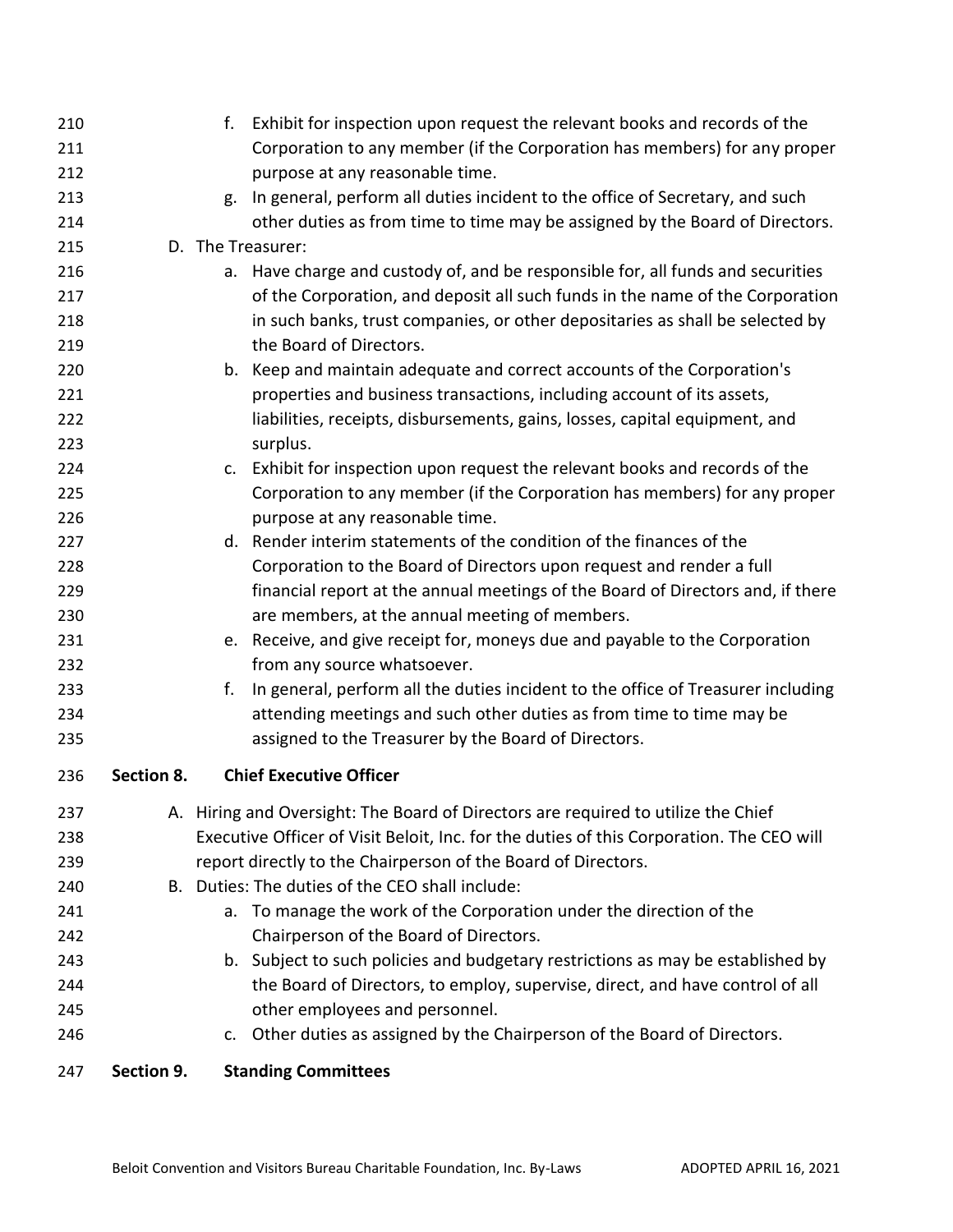- The Board of Directors shall maintain the following standing committees: the Nominating
- Committee and the Finance Committee (Executive Committee). The Executive Committee will
- act as the Finance Committee.
- The Finance Committee (Executive Committee) shall be responsible for working with the CEO in
- the preparation of the annual budget and in the design and implementation of a program and
- fiscal monitoring process.

## **Section 10. Executive Committee with Limited Board Authority**

- The Board of Directors may authorize an Executive Committee to act on behalf of the
- Corporation between scheduled meetings. If so authorized, this Committee shall consist of the
- Chairperson, Vice Chairperson, Secretary, Treasurer, and Immediate Past Chairperson. A
- majority of the Executive Committee shall constitute a quorum for the transaction of business
- at any meeting of the Executive Committee. But, if less than a majority of the Executive
- Committee members are present at any meeting, a majority of the Executive Committee
- members present may adjourn the meeting from time to time without further notice. The
- Executive Committee shall act by majority vote of its members.
- The designation of an Executive Committee and the delegation thereto of authority shall not
- operate to relieve the Board of Directors or any individual Director of any responsibility
- imposed upon the Board of Directors or any individual Director by law.
- **Section 11. Advisory Committees**
- 267 Other Advisory Committees may be appointed or authorized by the Chairperson to address such needs and concerns that, from time to time, may arise. All such Committees shall exist upon the approval of the Board of Directors and may consist of members from outside the
- Board of Directors.

## **ARTICLE VI: Instruments: Contracts, Checks, Deposits and Funds**

- **Section 1. Funds**
- The Corporation may accept funds, monies, contributions, securities, and other forms of monies to support Article II.

## **Section 2. Execution of Instruments**

 Except as in these By-Laws otherwise provided, the Board of Directors may authorize any 277 officer or officers, agent or agents, to enter into any contract or execute and deliver any instrument in the name of and on behalf of the Corporation, and such authorization may be general or confined to specific instances. Except as so authorized, or as in these By-Laws otherwise expressly provided, no officer, agent, or employee shall have any power or authority to bind the Corporation by any contract or engagement or to pledge its credit or to render it liable for any purpose in any amount.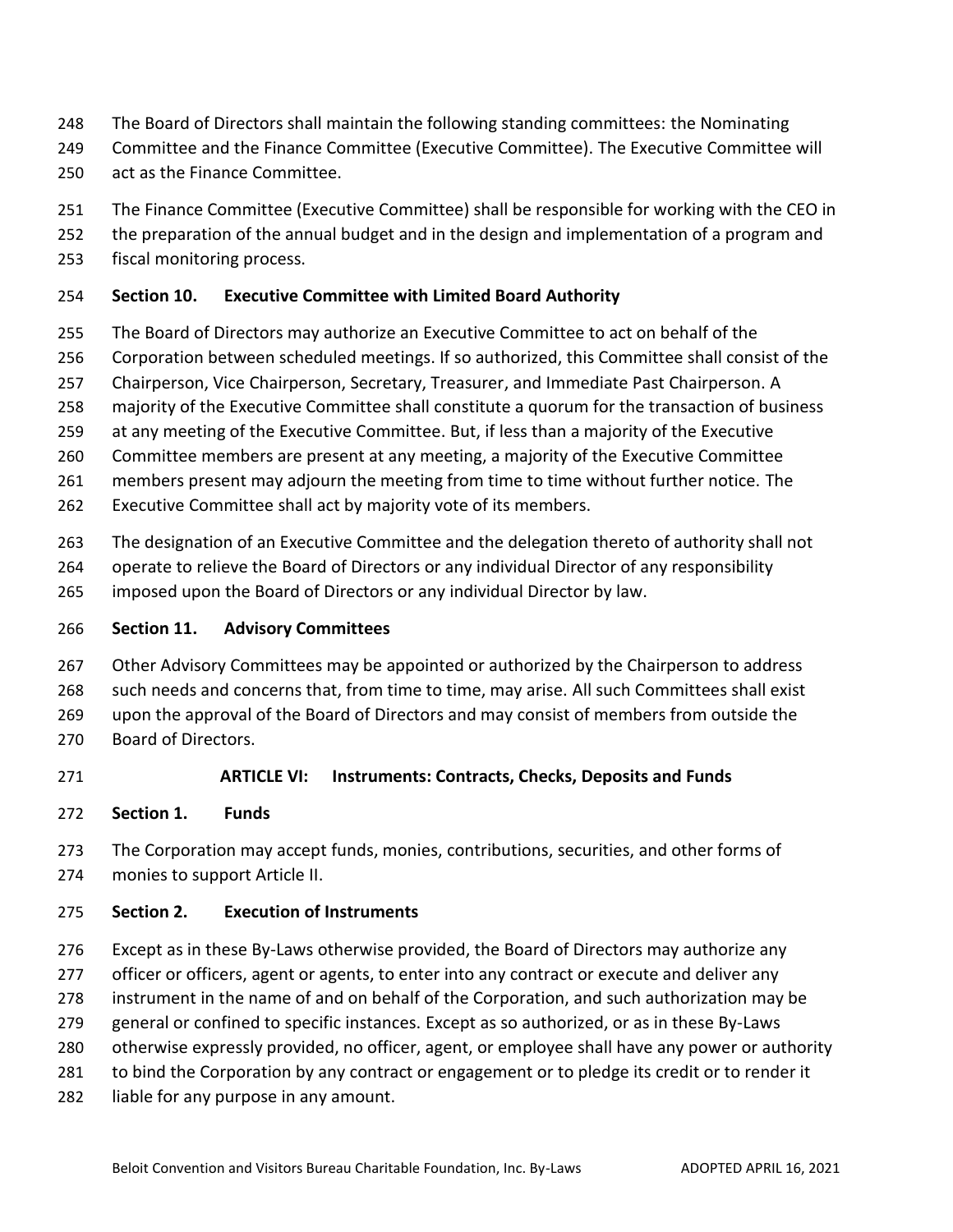#### **Section 3. Bank Accounts**

The Board of Directors from time to time may authorize and maintain regular and/or special

- bank accounts with such banks, trust companies, or other depositaries as may be selected by
- the Board or by any officer or officers, agent or agents of the Corporation to whom such power
- may be delegated from time to time by the Board of Directors. The Board of Directors may
- make such rules and regulations with respect to said bank accounts, not inconsistent with the
- provisions of these By-Laws as the Board may deem expedient.

## **Section 4. Checks, Drafts, Etc.**

- 291 All checks, drafts, or other orders for the payment of money, notes, acceptances, or other
- evidence of indebtedness issued in the name of its Corporation, shall require only the signature
- of the CEO if less than \$500. If physical checks are to be issued in amounts greater than \$500,
- they shall require the signature of the CEO and either the Chairperson or the Treasurer.
- Electronic payments do not require a second signature prior to payment.

## **Section 5. Deposits**

- All funds of the Corporation shall be deposited from time to time to the credit of the
- corporation in such banks, trust companies or other depositories as the Board of Directors may select.

## **Section 6. Loans**

No loans shall be contracted on behalf of the Corporation and no evidence of indebtedness

- shall be issued in its name unless authorized by or under the authority of a resolution of the
- Board of Directors. Such authority may be general or confined to specific instances. No loans
- may be made to any officer or Director of the Corporation, directly or indirectly, except that
- reasonable advances of reimbursable expenses may be made in the discretion of the
- Chairperson or, in the case of the Chairperson, as determined by the Board of Directors.

## **Section 7. Sale of Securities**

- The Board of Directors may authorize and empower any officer or officers to sell, assign, pledge, or hypothecate any and all shares of stock, bonds or securities, or interest on stocks, bonds or securities, owned or held by this Corporation at any time, including without limitation because of enumeration, deposit certificates for stock and warrants or rights which entitle the holder thereof to subscribe for shares of stock, and to make and execute to the purchaser or purchasers, pledge or pledges, on behalf and in the name of this Corporation, any assignment of bonds or stock certificates representing shares of stock owned or held by this Corporation, and any deposit certificates for stock, and any certificates representing any rights to subscribe for shares of stock. However, this Corporation shall not offer or sell any of its securities in
- violation of any State or Federal securities law registration or other requirement.

## **Section 8. Gifts**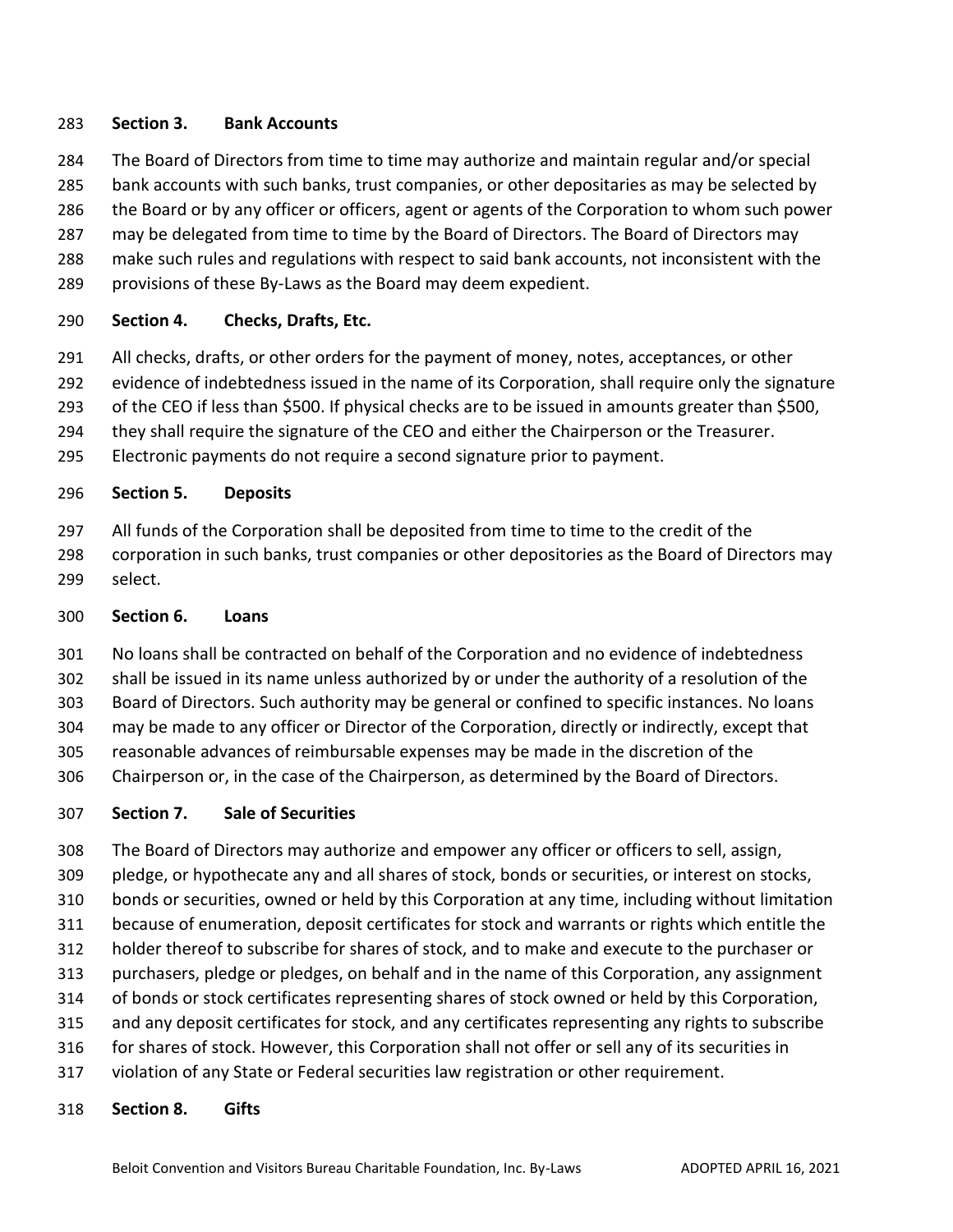- The Corporation may accept gifts, contributions, donations, and bequests (herein generally
- called "gifts") for its purposes. While the Corporation specifically encourages unrestricted gifts
- whose principal and/or income therefrom may be used for the Corporation's purposes in the
- discretion of the Board of Directors of this Corporation, the Board of Directors will accept gifts
- for a restricted or otherwise designated purpose if such restriction is determined by the Board
- of Directors to be acceptable or otherwise conforms with these By-Laws and any other
- guidelines established by the Board of Directors for such restricted gifts.
- 

## **ARTICLE VII: Miscellaneous**

## **Section 1. Fiscal Year**

The fiscal year of the Corporation shall end on December 31 of each year.

## **Section 2. Corporate Seal**

- The seal of the Corporation, if one is adopted by the Board of Directors of the Corporation, shall contain the name of the Corporation and the word "Wisconsin."
- **ARTICLE VIII: Indemnification**

## **Section 1. Action Not in Name of Corporation**

- The Corporation shall indemnify any person who was or is a party to any threatened, pending
- or completed action, suit or proceedings, whether civil, criminal, administrative, or investigative
- (other than an action by or in the right of the Corporation) by reason of the fact that such
- person is or was a Director, officer, member, employee or agent of the Corporation, or is or was
- serving at the request of the Corporation as a Director, trustee, officer, member, employee or
- agent of another corporation, partnership, joint venture, trust or other enterprise, against
- expenses, including attorneys' fees, judgments, fines and amounts paid in settlement actually
- and reasonably incurred by such person in connection with such action, suit or proceeding if
- such person acted in good faith and in a manner he reasonably believed to be in or not opposed
- to the best interests of the Corporation, and, with respect to any criminal action or proceeding,
- had no reasonable cause to believe such person's conduct was unlawful.
- The termination of any action, suit or proceeding by judgment, order, settlement, conviction, or
- upon a plea of nolo contendere or its equivalent, shall not, of itself, created a presumption that
- the person did not act in good faith and in a manner which the person reasonably believed to
- be in or not opposed to the best interests of the Corporation, and, with respect to any criminal
- action or proceeding, had reasonable cause to believe that the person's conduct was unlawful.

## **Section 2. Action in Name of Corporation**

- The Corporation shall indemnify any person who was or is a party or is threatened to be made a
- party to any threatened, pending or completed action or suit by or in the right of the
- Corporation to procure a judgment in its favor by reason of the fact that such person is or was a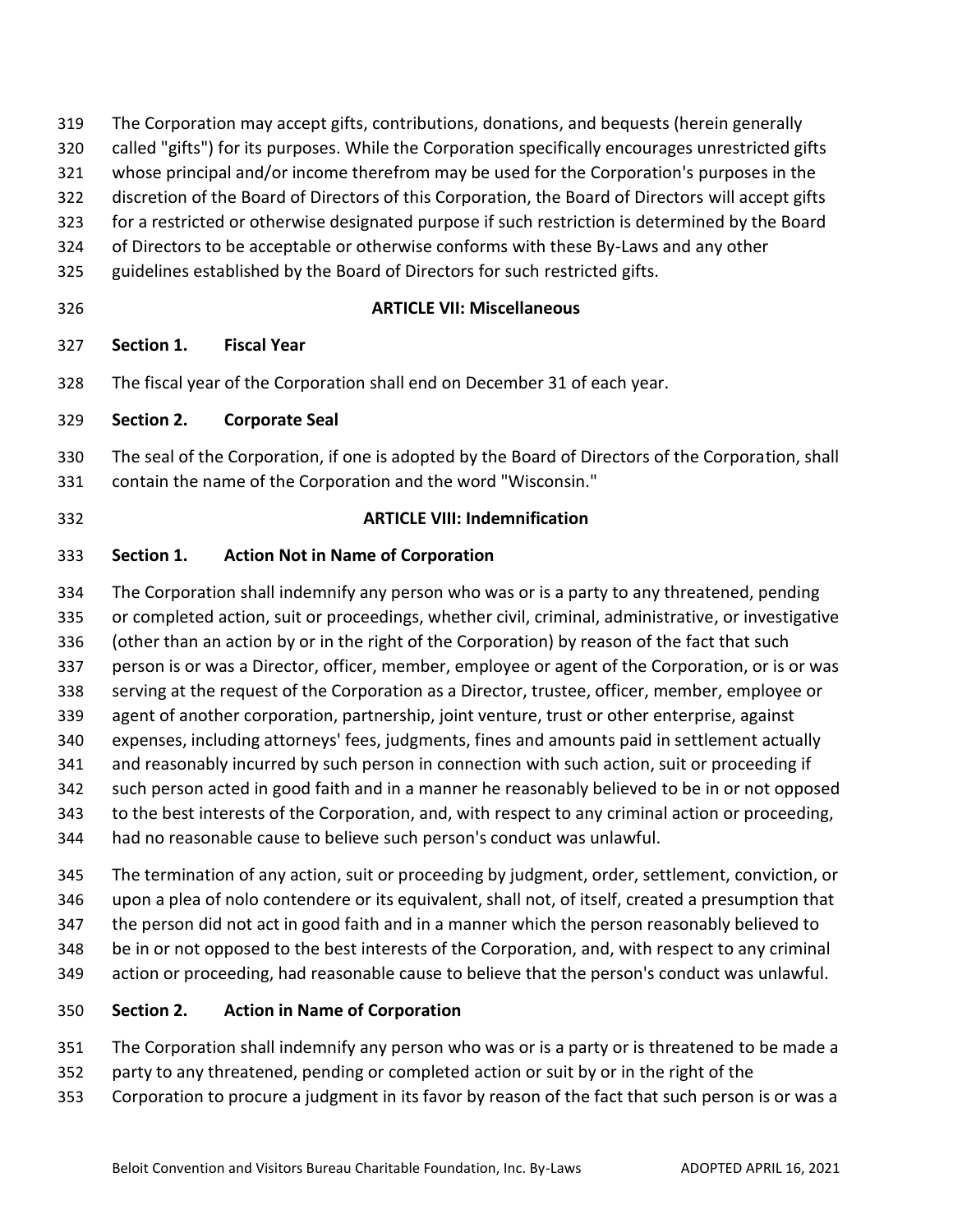Director, officer, member, employee or agent of the Corporation, or is or was serving at the request of the Corporation as a Director, officer, member, employee or agent of another corporation, partnership, joint venture, trust or other enterprise against expenses, including attorneys' fees, actually and reasonably incurred by such person in connection with the defense or settlement of such action or suit if such person acted in good faith and in a manner such person reasonably believed to be in or not opposed to the best interests of the Corporation and except that no indemnification shall be made in respect of any claim, issue or matter as to which such person shall have been adjudged to be liable for negligence or misconduct in the performance of his duty to the Corporation unless and only to the extent that the court in which such action or suit was brought shall determine upon application that, despite the adjudication of liability but in view of all circumstances of the case, such person is fairly and reasonably entitled to indemnity for such expenses which such court shall deem proper.

## **Section 3. Successful Defense**

 To the extent that a Director, officer, member, employee, or agent of the Corporation has been successful on the merits in defense of any action, suit or proceeding referred to in Section 1 or 2, or in the defense of any claim, issue, or matter therein, such person shall be indemnified against expenses, including attorneys' fees, actually and reasonably incurred by such person in connection therewith.

## **Section 4. Authorization of Indemnification under Sections 1 and 2**

 Any indemnification under Section 1 or 2, unless ordered by a court, shall be made by the Corporation only as authorized in the specific case upon a determination that indemnification of the Director, officer, member, employee, or agent is proper in the circumstances because

such person has met the applicable standard of conduct set forth in Section l or 2. Such

- determination shall be made:
- a. By the Board of Directors by a majority vote of a quorum consisting of Directors who were not parties to such action, suit, or proceedings; or
- b. If such quorum is not obtainable, or, even if obtainable, a quorum of disinterested Directors so directs, by independent legal counsel in a written opinion.

## **Section 5. Advances for Expenses**

Expenses, including attorneys' fees, incurred in defending a civil or criminal action, suit or

- proceeding may be paid by the Corporation in advance of the final disposition of such action,
- suit or proceeding as authorized in the manner provided in Section 4 upon receipt of an
- undertaking by or on behalf of the Director, officer, member, employee, or agent to repay such
- amount unless it shall ultimately be determined that such person is entitled to be indemnified
- by the Corporation as authorized in this section.

## **Section 6. Non-Exclusive**